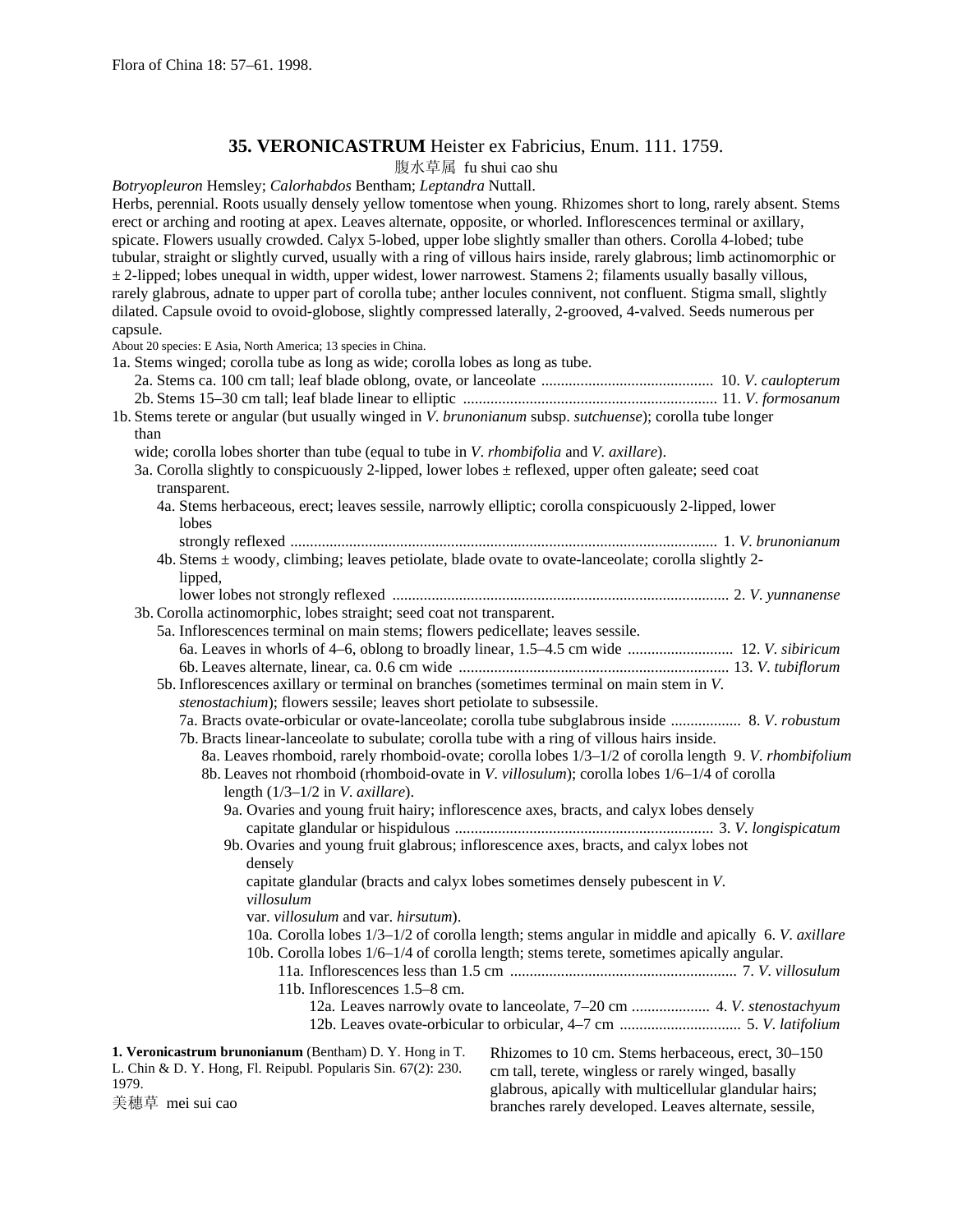narrowly elliptic,  $10-20 \times 3-5$  cm, glabrous or adaxially sparsely puberulent, base cuneate to  $\pm$ rounded and sometimes slightly amplexicaul, margin dentate to serrate, apex acuminate to caudate-acuminate. Inflorescences terminal, often 1, occasionally 2 or more, long caudate, axis densely glandular with multicelluar hairs. Corolla white, yellow-white, grayish yellow, or orange-yellow, 6–8 mm, arching 30° forward; tube apically hairy inside; limb 2–3 mm, conspicuously 2 lipped, unequally lobed; lower lip linear-lanceolate, reflexed; upper lip 3-lobed, middle lobe ovate-orbicular and straight or  $\pm$  galeate, lateral lobes erect or reversed toward lateral-posterior position. Stamens ± exserted; filaments hairy or sometimes glabrous; anthers to 2.5 mm. Capsule ovoid-globose, ca. 4 mm. Seeds angular; seed coat thick, transparent, reticulate. Fl. Jul–Sep.

Ravines, shaded slopes with grasses, under forests; 1500–3000 m. Guizhou (Fangjing Shan, Panxian Tequ), W Hubei, Sichuan, Xizang (Mainling Xian), Yunnan [Bhutan, Nepal, Sikkim].

1a. Stems wingless; filaments hairy

- .......................................... 1a. subsp. *brunonianum* 1b. Stems usually winged; filaments mostly
- glabrous ........................... 1b. subsp. *sutchuenense*

**1a. Veronicastrum brunonianum** subsp. **brunonianum** 美穗草(原亚种) mei sui cao (yuan ya zhong)

*Calorhabdos brunoniana* Bentham, Bot. Reg. 21: ad t. 1770. no. 72. 1835.

Stems terete, wingless. Filaments hairy. Fl. Jul–Sep.

Ravines, shaded slopes with grasses, under forests; 1500–3000 m. Guizhou (Fangjing Shan, Panxian Tequ), W Hubei, Sichuan (E of Erlang Shan), Xizang (Mainling Xian), Yunnan [Bhutan, Nepal, Sikkim].

**1b. Veronicastrum brunonianum** subsp. **sutchuenense** (Franchet) D. Y. Hong, Novon 6: 23. 1996.

川鄂美穗草 chuan e mei sui cao

*Calorhabdos sutchuenensis* Franchet, Bull. Soc. Bot. France 47: 18. 1900.

Stems usually winged. Filaments mostly glabrous. Fl. Jul.

• E Sichuan (Chengkou Xian, Wuxi Xian), W Hubei (Fangxian, Shennongjia Linqu).

The type locality of *Calorhabdos sutchuenensis* is Chengkou, E Sichuan, from where the specimens examined seem to be rather different from typical *Veronicastrum brunonianum* in having stems winged and filaments glabrous. However, the examination of two specimens from the Shennongjia Mountains of W Hubei showed that one had winged stems and hairy filaments, while the other had wingless stems and glabrous filaments.

**2. Veronicastrum yunnanense** (W. W. Smith) T. Yamazaki, J. Fac. Sci. Univ. Tokyo, sect. 3, Bot. 7: 130. 1957. 云南腹水草 yun nan fu shui cao

*Botryopleuron yunnanense* W. W. Smith, Notes Roy. Bot. Gard. Edinburgh 10: 9. 1917.

Stems  $\pm$  woody, climbing, terete, obscurely angular, branched in middle, villous with multicellular hairs or with curly brown hairs. Leaves alternate, petiolate; leaf blade ovate to ovate-lanceolate,  $3-5 \times 1-2.5$  cm, adaxially dark when dry, sparsely hairy. Inflorescences terminal, 3–6 cm, capitate glandular. Corolla white or blue, 5–6 mm, slightly arching forward; tube sparsely hairy inside; limb slightly 2-lipped, unequally lobed; lower lip 1-lobed, broadly linear, often reflexed; upper lip 3-lobed, middle lobe  $\pm$  galeate. Stamens exserted; filaments basally hairy. Capsule ca. 2.5 mm. Seeds ovoid; seed coat thin, transparent, conspicuously reticulate. Fl. May–Aug.

• Scrub, forest margins. SW Sichuan, Yunnan (Yongping Xian, Yao'an Xian).

**3. Veronicastrum longispicatum** (Merrill) T. Yamazaki, J. Fac. Sci. Univ. Tokyo, sect. 3, Bot. 7: 128. 1957. 长穗腹水草 chang sui fu shui cao

*Botryopleuron longispicatum* Merrill, Philipp. J. Sci. 21: 509. 1922.

Plants rhizomatous. Stems basally  $\pm$  woody, erect, rarely trailing, to 1 m tall, terete, apically narrowly angular, glabrous to densely with yellow short curly hairs. Leaves alternate; petiole short; leaf blade ovate to ovate-lanceolate,  $8-18 \times 3-9$  cm, papery to leathery, glabrous or abaxially sparsely puberulent, base rounded to rarely cordate, margin deltoid dentate, apex acuminate to caudate-acuminate. Inflorescences axillary, sometimes terminal, 3–10 cm, densely glandular hairy or hispidulous (sometimes excluding corolla); bracts narrow. Calyx much shorter than corolla; lobes subulate. Corolla white or purple, 5–6 mm, slightly curved forward, glabrous or glandular hairy outside; limb actinomorphic; lobes ca. 1/4 of corolla length, narrowly triangular. Stamens conspicuously exserted; filaments basally hairy. Ovary entirely or apically glandular hairy. Capsule ovoid, ca. 3 mm, hairy when young. Seeds ovoid-globose, ca. 0.5 mm; seed coat obscurely reticulate. Fl. Jul–Sep.

• Forests, thickets; below 1000 m. Guangdong, Guangxi (Jiuwan Shan), S Hunan.

The indumentum of *Veronicastrum longispicatum* is variable. Plants with glabrous stems are usually glandular hairy on the inflorescence axis and other floral parts, including the outer surface of the corollas. Plants with short curly hairs on the stems are hispidulous on the inflorescence axis and various floral parts, but the outer surface of the corollas are glabrous. Other combinations are also found.

**4. Veronicastrum stenostachyum** (Hemsley) T. Yamazaki, J. Fac. Sci. Univ. Tokyo, sect. 3, Bot. 7: 128. 1957. 腹水草 fu shui cao

Rhizomes short, horizontal. Stems erect or arching, glabrous or hairy. Leaves alternate; petiole short; leaf blade ovate to lanceolate, 7–20 cm, membranous to papery, apex narrowly acuminate. Inflorescences axillary, sometimes terminal on main stems, 1.5–8 cm; bracts shorter or equal in length to corolla, sparsely ciliate, rarely glabrous. Calyx shorter or equal in length to corolla, sparsely ciliate, rarely glabrous. Corolla white, pale red, purple, or purple-red, 5–6 mm, straight; limb actinomorphic; lobes subdeltoid, less than 1 mm.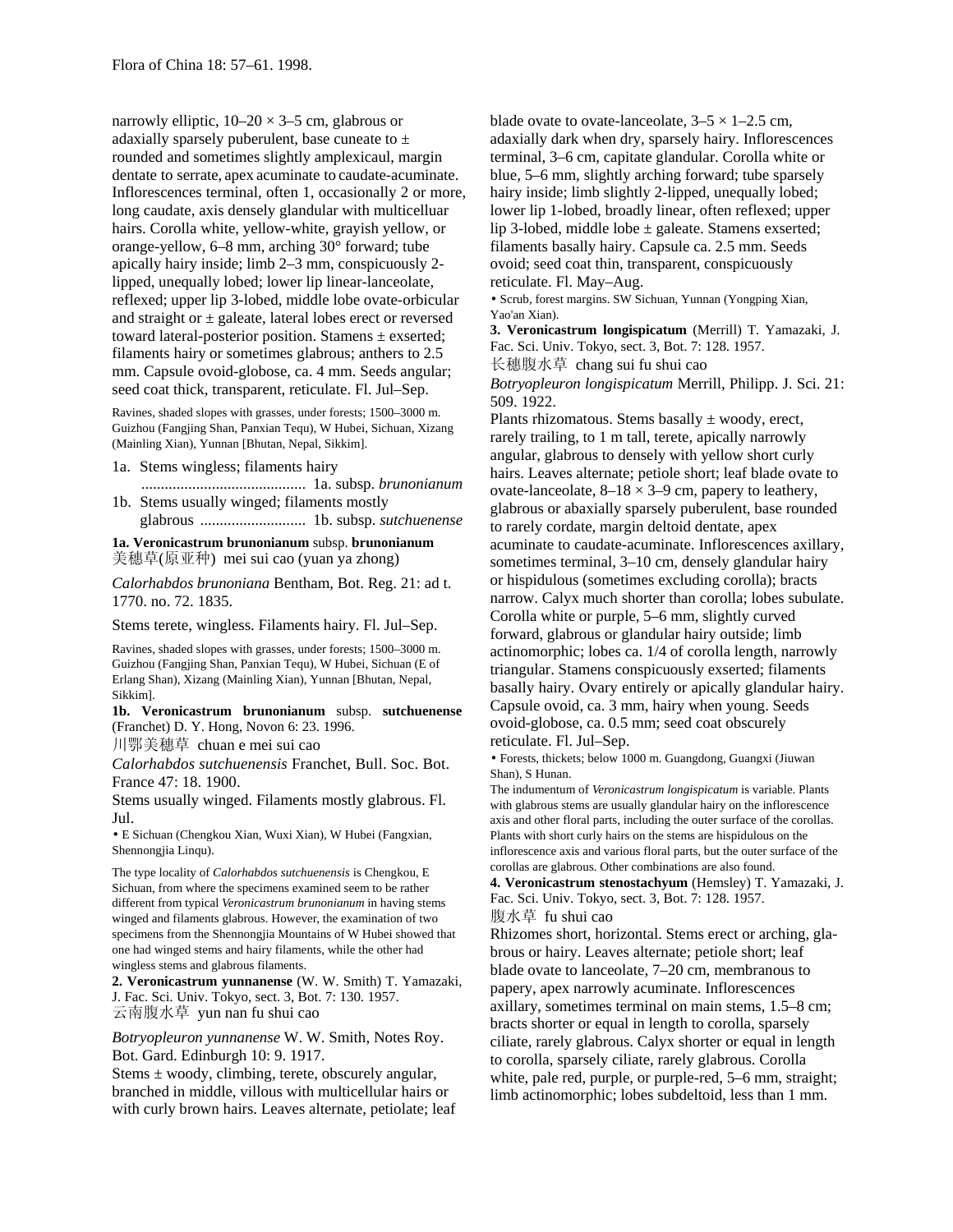Stamens conspicuously exserted; filaments hairy. Capsule ovoid. Seeds small; seed coat reticulate. Fl. Jun–Sep.

• Scrub, forests, forest margins; below 1300 m. NW Fujian, N to NE Guizhou, W Hubei, Hunan, Jiangxi, S Shaanxi, Sichuan.

1a. Stems erect, branched ..... 4b. subsp. *nanchuanense* 1b. Stems usually arching, simple.

- 2a. Stems glabrous ....... 4a. subsp. *stenostachyum*
- 2b. Stems sparsely with yellow curly hairs ................................ 4c. subsp. *plukenetii*

**4a. Veronicastrum stenostachyum** subsp. **stenostachyum** 腹水草(原亚种) fu shui cao (yuan ya zhong) *Calorhabdos stenostachya* Hemsley in F. B. Forbes & Hemsley, J. Linn. Soc., Bot. 26: 196. 1890; *C*. *fargesii* Franchet; *C*. *venosa* Hemsley p.p. excluding syntype from Zhejiang.

Stems more than 1 m, mostly arching and rooting apically, rarely erect, angular, glabrous. Leaf blade narrowly ovate to lanceolate. Inflorescences axillary, sometimes terminal on leafy branches, rarely also on main stems. Bracts and calyces shorter than or rarely as long as corolla, sparsely ciliate. Corolla white, purple, or purple-red. Fl. Jul–Sep.

• N Guizhou, W Hubei, NW Hunan, S Shaanxi, Sichuan (E of Erlang Shan).

Used medicinally.

This subspecies is variable and may be polytypic. Plants from S Shaanxi and NE Sichuan have usually broader leaves and bracts and more coarsely dentate leaf margin, while those from Emei Shan and Ya án have narrower, lanceolate to ovate-lanceolate leaves and sparsely flowered inflorescences also terminal on main stems.

**4b. Veronicastrum stenostachyum** subsp. **nanchuanense** T. L. Chin & D. Y. Hong, Fl. Reipubl. Popularis Sin. 67(2): 401. 1979.

南川腹水草 nan chuan fu shui cao

Stems erect, 50 cm tall, branched, with yellow short curly hairs. Leaf blade ovate to ovate-lanceolate, margin deltoid dentate to rarely serrate. Inflorescences axillary and terminal. Calyx lobes filiform, shorter than bracts, subglabrous. Corolla pale red. Fl. Jun–Aug. • Sichuan (Nanchuan Xian).

**4c. Veronicastrum stenostachyum** subsp. **plukenetii** (T. Yamazaki) D. Y. Hong in T. L. Chin & D. Y. Hong, Fl. Reipubl. Popularis Sin. 67(2): 236. 1979.

腹水草 fu shui cao

*Botryopleuron plukenetii* T. Yamazaki, J. Jap. Bot. 27: 66. 1952.

Stems arching and rooting apically, sparsely with yellow short curly hairs. Leaf blade narrowly ovate to ovate-lanceolate,  $9-16 \times 3-6$  cm, membranous to papery. Inflorescences 1.5–5 cm. Bracts and calyx lobes subulate, ciliate or glabrous. Fl. Jul–Aug.

• NW Fujian, NE Guizhou, Hubei (Xingshan Xian), Hunan, Jiangxi. **5. Veronicastrum latifolium** (Hemsley) T. Yamazaki, J. Fac. Sci. Univ. Tokyo, sect. 3, Bot. 7: 130. 1957.

宽叶腹水草 kuan ye fu shui cao

*Calorhabdos latifolia* Hemsley in F. B. Forbes & Hemsley, J. Linn. Soc., Bot. 26: 196. 1890.

Stems more than 1 m, apically arching and rooting, terete, apically narrowly angular, usually with yellow, short curly hairs, rarely glabrous. Leaves alternate; petiole short; leaf blade ovate-orbicular to orbicular, 4–  $7 \times 2$ –5 cm, usually sparsely hispidulous, rarely glabrous, base rounded, truncate, or broadly cuneate, margin deltoid dentate, apex short acuminate. Inflorescences axillary, rarely also terminal, 1.5–4 cm; bracts narrow, ciliate. Calyx lobes ciliate. Corolla pale purple or white, ca. 5 mm, straight, limb actinomorphic; lobes deltoid, less than 1 mm. Stamens conspicuously exserted; filaments hairy. Capsule ovoid, 2–3 mm. Seeds ovoid-globose, ca. 0.3 mm; seed coat reticulate. Fl. Aug–Sep.

• Forests, thickets, sometimes hanging from rocks; 300–500 m. Guizhou, Hubei, Hunan, C to E Sichuan.

**6. Veronicastrum axillare** (Siebold & Zuccarini) T. Yamazaki, J. Fac. Sci. Univ. Tokyo, sect. 3, Bot. 7: 130. 1957. 爬岩红 pa yan hong

*Paederota axillaris* Siebold & Zuccarini, Abh. Math.- Phys. Cl. Königl. Bayer. Akad. Wiss. 4(3): 144. 1846; *Botryopleuron formosanum* Masamune; *Calorhabdos simadai* Masamune.

Rhizomes short, horizontal. Stems arching and rooting apically, basally terete, angular in middle and apically, glabrous, rarely sparsely hairy on angles. Leaves alternate; petiole short; leaf blade ovate to ovatelanceolate, 5–12 cm, papery, glabrous, margin obliquely deltoid dentate, apex acuminate. Inflorescences axillary, rarely terminal, 1–3 cm. Bracts and calyx lobes linear-lanceolate to subulate, glabrous or ciliate. Corolla purple to purple-red, 4–5 mm, straight; limb actinomorphic; lobes ca. 2 mm, narrowly triangular. Stamens slightly to conspicuously exserted, exceeding corolla by ca. 2 mm; filaments hairy; anthers 0.6–1.5 mm. Capsule ovoid-globose, ca. 3 mm. Seeds oblong, ca. 0.6 mm; seed coat obscurely reticulate. Fl. Jul–Sep.

Forests, grasslands at forest margins, shaded places in valleys; low elevations. Anhui (Shucheng Xian), Fujian, Guangdong (Ruyuan Yao Zizhi Xian), S Jiangsu, Jiangxi, Taiwan (Xinzhu Xian), Zhejiang [Japan].

**7. Veronicastrum villosulum** (Miquel) T. Yamazaki, J. Fac. Sci. Univ. Tokyo, sect. 3, Bot. 7: 130. 1957. 毛叶腹水草 mao ye fu shui cao

Rhizomes short. Stems arching and rooting apically, terete, sometimes apically narrowly angular. Leaves alternate; petiole short; leaf blade rhomboid-ovate, 4–  $15 \times 1.5$ –7 cm, glabrous or hairy, base mostly broadly cuneate to rarely rounded, margin dentate, apex acute to acuminate. Inflorescences capitate, axillary, 1–1.5 cm; bracts lanceolate, as long as or shorter than corolla, ciliate. Calyx shorter than bracts; lobes subulate. Co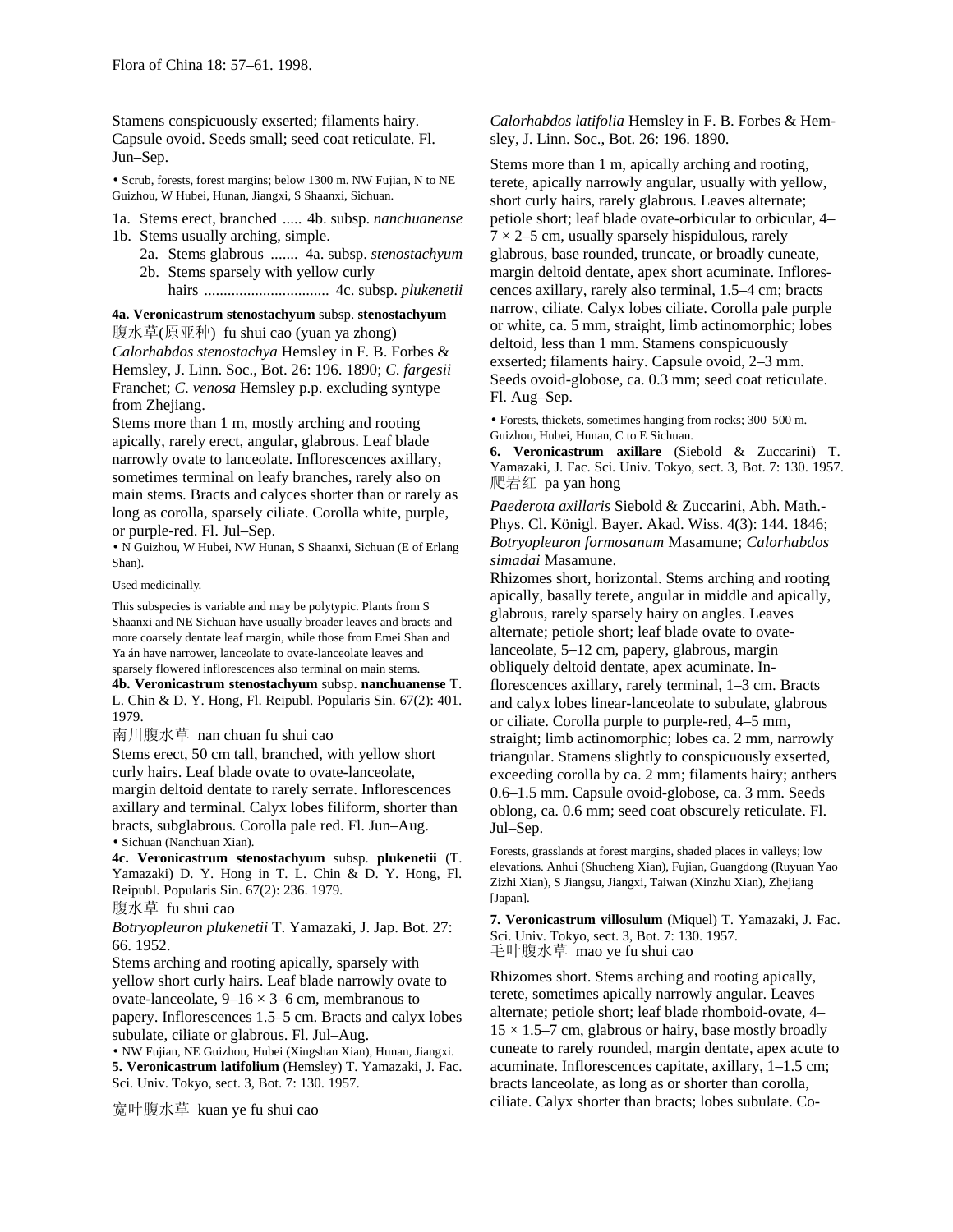rolla straight; limb actinomorphic; lobes 1–2 mm.

Stamens conspicuously exserted; filaments hairy; anthers 1.2–1.5 mm. Capsule ovoid, ca. 2.5 mm. Seeds black, globose. Fl. May–Sep.

Forests, grasslands at forest margins, thickets; 400–900 m. Anhui, N Fujian, E to N Jiangxi, Zhejiang [Japan].

*Veronicastrum villosulum* is very variable in indumentum, leaf margin, corolla length, and merosity. However, its inflorescences are always short, capitate or subcapitate, bracts and calyx lobes are always ciliate, and by these characters it can be distinguished from *V. axillare* and *V*. *stenostachyum*. Four varieties can be tentatively recognized although they are not always correlated with distinct geographical distributions.

- 1a. Corolla lobes deltoid, ca. 1 mm 7a. var. *villosulum*
- 1b. Corolla lobes narrowly triangular, 1–2 mm.
	- 2a. Leaves 4–8 cm; corolla 3.5–5 mm

.......................................... 7c. var. *parviflorum*

- 2b. Leaves 6–15 cm; corolla 5–9 mm.
	- 3a. Stems and leaves hairy . 7b. var. *hirsutum*
	- 3b. Stems and leaves glabrous 7d. var. *glabrum*

## **7a. Veronicastrum villosulum** var. **villosulum**

毛叶腹水草(原变种) mao ye fu shui cao (yuan bian zhong)

*Paederota villosula* Miquel, Ann. Mus. Bot. Lugduno-Batavum 2: 118. 1866; *Botryopleuron macrophyllum* H. L. Li.

Stems, leaves, bracts, and calyx lobes densely with brown multicellular glandular hairs. Leaf blade 7–12 × 3–7 cm. Corolla purple to purple-blue, 6–7 mm; lobes ca. 1 mm, deltoid. Fl. Jun–Aug.

Forests. S Anhui (Huang Shan, Qimen Xian), N Jiangxi (Lu Shan), Zhejiang (Kaihua Xian) [Japan].

Used medicinally for fever caused by snail-borne diseases.

**7b. Veronicastrum villosulum** var. **hirsutum** T. L. Chin & D. Y. Hong, Fl. Reipubl. Popularis Sin. 67(2): 401. 1979. 刚毛腹水草 gang mao fu shui cao

Stems usually with brownish yellow pubescence of multicellular curly hairs, rarely with brown multicellular glandular hairs. Leaf blade mostly ovate to ovate-orbicular, hirsute, rarely with brown multicellular glandular hairs. Bracts and calyx lobes with long to short glandular hairs. Corolla purple, 5–9 mm; lobes 1.5–2 mm, narrowly triangular. Fl. May–Aug. • Forests; 400–600 m. N Fujian, E Jiangxi, S Zhejiang.

**7c. Veronicastrum villosulum** var. **parviflorum** T. L. Chin & D. Y. Hong, Fl. Reipubl. Popularis Sin. 67(2): 401. 1979.

两头忙 liang tou mang

#### *Veronicastrum lungtsuanense* M. Cheng & Z. J. Feng.

Stems densely with short curly hairs. Leaf blade ovate to ovate-lanceolate,  $4-8 \times 1.5-3$  cm, with short curly hairs on veins, base truncate to rounded to rarely broadly cuneate, margin crenate with sinuses basally having a pointed process. Corolla white, 3.5–5 mm; lobes 1.2–1.6 mm. Fl. Jul–Sep.

• Forests, grasslands at forest margins; ca. 900 m. S Zhejiang.

**7d. Veronicastrum villosulum** var. **glabrum** T. L. Chin & D. Y. Hong, Fl. Reipubl. Popularis Sin. 67(2): 402. 1979. 铁钓竿 tie diao gan

Stems and leaves glabrous. Leaf blade narrowly ovate to ovate-lanceolate,  $6-15 \times 2.5-6$  cm, papery, adaxially lucid, base rounded, margin dentate with teeth oblique toward leaf apex, apex acuminate. Bracts and calyx lobes densely ciliate. Corolla purple, pale purple, or purple blue, 5–6 mm; lobes narrowly triangular, ca. 1.5 mm.

• Forests and thickets. Anhui (Qimen Xian), S Zhejiang.

Used medicinally for fever caused by snail-borne diseases.

**8. Veronicastrum robustum** (Diels) D. Y. Hong in T. L. Chin & D. Y. Hong, Fl. Reipubl. Popularis Sin. 67(2): 244. 1979.

粗壮腹水草 cu zhuang fu shui cao

Rhizomes short. Stems erect, to 1 m tall,  $\pm$  twisted apically at each node, stout, terete, glabrous. Leaves alternate, subsessile; leaf blade lanceolate to ovateorbicular,  $15-27 \times 3.5-11$  cm. Inflorescences axillary, ascending, patent or  $\pm$  pendulous, sometimes 2 or 3 in leaf axil, 2–6 cm; bracts ovate-orbicular to ovatelanceolate, 1.5–5 mm, short ciliate. Calyx lobes shorter than bracts, lanceolate, short ciliate. Corolla purple or white, 4.5–7 mm, straight; tube subglabrous inside; limb actinomorphic; lobes 1–2 mm, narrowly triangular. Stamens conspicuously exserted; filaments hairy. Capsule 2.5–3 mm. Seeds oblong. Fl. Jun–Jul.

• Sparse forests, thickets. NW Fujian, NW Guangxi, SW Hunan, NE Jiangxi.

1a. Leaves ovate to lanceolate, usually serrate, adaxially with curly hairs on lower 1/2 of midrib ..................................... 8a. subsp. *robustum*

1b. Leaves ovate-orbicular, dentate, glabrous .......................................... 8b. subsp. *grandifolium*

### **8a. Veronicastrum robustum** subsp. **robustum**

粗壮腹水草(原亚种) cu zhuang fu shui cao (yuan ya zhong)

*Calorhabdos robusta* Diels, Notizbl. Bot. Gart. Mus. Berlin-Dahlem 9: 1031. 1927.

Leaves adaxially lucid, with short curly hairs on basal 1/2 of midrib; leaf blade ovate to lanceolate,  $15-20 \times$ 3.5–8.5 cm, green-black, base rounded to broadly cuneate or rarely shallowly cordate, margin usually serrate. Fl. Jun–Jul.

• Sparse forests, thickets; 500–600 m. NW Fujian, NE Jiangxi.

**8b. Veronicastrum robustum** subsp. **grandifolium** T. L. Chin & D. Y. Hong, Fl. Reipubl. Popularis Sin. 67(2): 402. 1979.

## 大叶腹水草 da ye fu shui cao

Leaves glabrous; leaf blade ovate-orbicular, rarely lanceolate,  $15-27 \times 7-11$  cm, green or brown, not lucid, base cordate, truncate, or rounded, margin mostly dentate.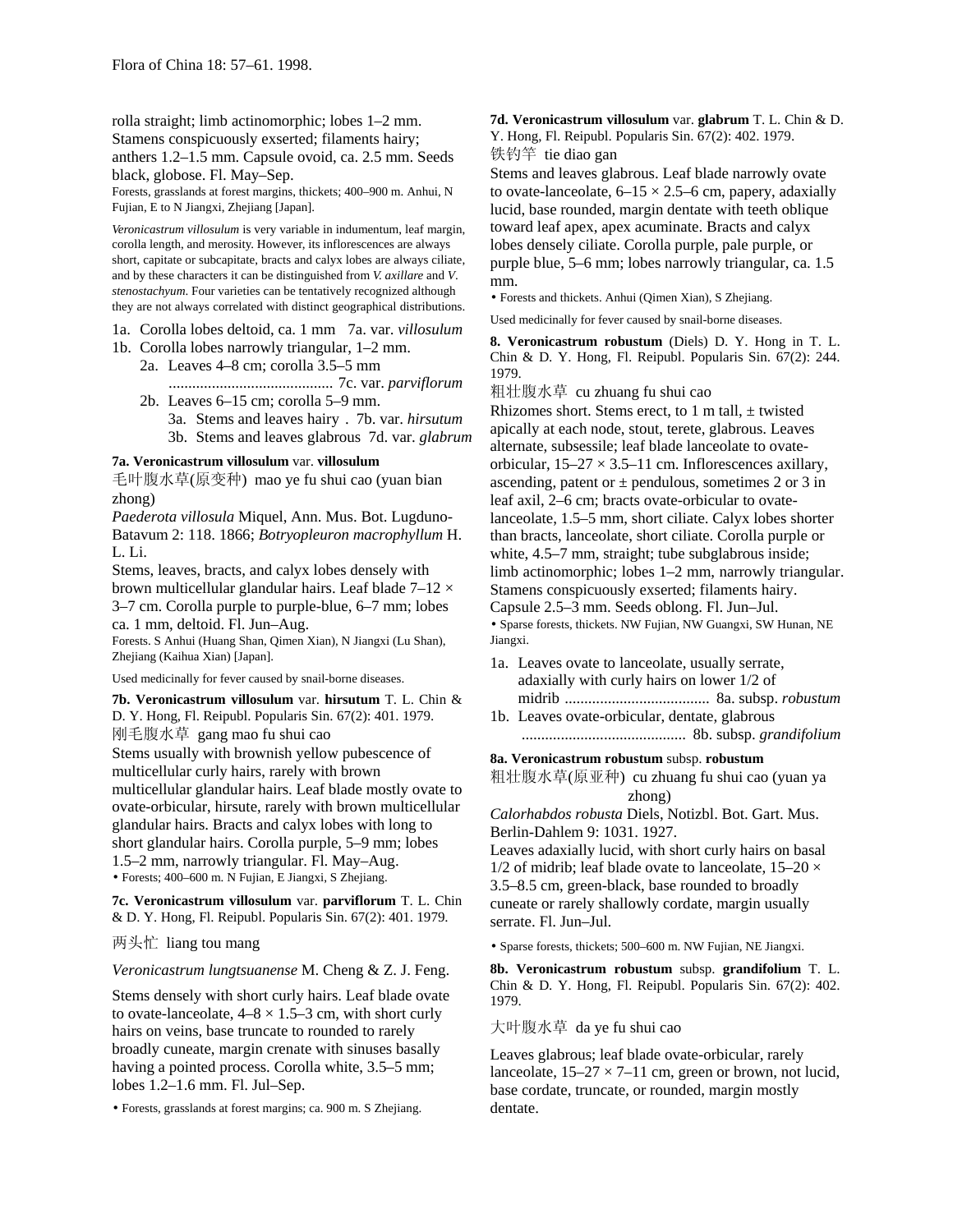• Sparse forests, thickets. NW Guangxi, SW Hunan.

**9. Veronicastrum rhombifolium** (Handel-Mazzetti) P. C. Tsoong ex T. L. Chin & D. Y. Hong, Fl. Reipubl. Popularis Sin. 67(2): 245. 1979.

菱叶腹水草 ling ye fu shui cao

*Botryopleuron rhombifolium* Handel-Mazzetti, Oesterr. Bot. Z. 90: 124. 1941.

Rhizomes short. Stems often erect, ca. 50 cm tall, rarely trailing and rooting and ca. 1 m, angular, wingless, with multicellular hirsute hairs. Leaves alternate; petiole short; leaf blade often rhomboid, rarely rhomboid-ovate,  $4-6 \times 1.5-3$  cm, papery, with multicellular hispid hairs, sometimes abaxially purple, margin serrate to crenate. Inflorescences axillary, sometimes surrounded by several leafy involucrate bracts and appearing terminal, 1–3 cm, horizontal or pendulous in fruit. Bracts and calyx lobes lanceolate to subulate, densely ciliate, slightly shorter or as long as corolla. Corolla purple, red, or white, 5–6 mm, straight; limb actinomorphic; lobes subulate-triangular, 1/3–1/2 of corolla length. Stamens conspicuously exserted; filaments hairy. Capsule ovoid, 3–4 mm. Seeds ovoid-globose, ca. 0.4 mm; seed coat reticulate. Fl. Aug–Sep.

• Thickets; below 2800 m. Sichuan (Ya'an Diqu).

**10. Veronicastrum caulopterum** (Hance) T. Yamazaki, J. Fac. Sci. Univ. Tokyo, sect. 3, Bot. 7: 127. 1957.

#### 四方麻 si fang ma

*Calorhabdos cauloptera* Hance in Trimmer, J. Bot. 15: 298. 1877; *Veronica martini* H. Léveillé.

Stems erect, ca. 1 m tall, branched, with wings ca. 1 mm wide, glabrous. Leaves alternate, subsessile or petiole ca. 4 mm; leaf blade oblong, ovate, or lanceolate,  $3-10 \times 1.2-4$  cm. Inflorescences terminal on main stems and on leafy branches; bracts long caudate. Pedicel less than 1 mm. Calyx lobes subulate-lanceolate, ca. 1.5 mm. Corolla red, purple-red, or dark purple, 4–5 mm; tube as long as limb; limb  $\pm$  actinomorphic; upper lobes ovate-orbicular, lower lobes lanceolate. Stamens slightly exserted; filaments hairy. Capsule ovoid to ovoid-globose, 2–3.5 mm. Fl. Aug–Nov.

• Valley meadows, sparse forests; below 2000 m. Guangdong, Guangxi, Guizhou (Xingren Xian), SW Hubei, Hunan, Jiangxi, SE Yunnan.

Used medicinally to treat dysentery and sore throat.

One specimen from Pingshan, Sichuan (*T. T. Yü 4333*) belongs to *Veronicastrum caulopterum* but differs in having thin stems prostate basally, petioles ca. 1 cm, short and lax inflorescences, and pedicel ca. 2 mm. Furthermore, it is a distant disjunct from the main area and seems to merit subspecific rank. However, the material is inadequate for a proper taxonomic treatment.

**11. Veronicastrum formosanum** (Masamune) T. Yamazaki, J. Fac. Sci. Univ. Tokyo, sect. 3, Bot. 7: 127. 1957. 台湾腹水草 tai wan fu shui cao

*Veronica formosana* Masamune, J. Soc. Trop. Agric. 2: 241. 1930; *Calorhabdos kitamurae* Ohwi; *Veronicastrum kitamurae* (Ohwi) T. Yamazaki. Stems erect, 15–30 cm tall, simple or branched, winged, glabrous. Leaves alternate, subsessile to short petiolate; leaf blade broadly linear to elliptic,  $4-11 \times 0.5-2$  cm, glabrous, base attenuate, margin serrate to dentate and with ascending teeth tips, apex acute to acuminate. Racemes terminal on main stems and leafy branches, 1.5–4.5 cm; bracts subulate-lanceolate,  $3-5 \times$  ca. 1 mm. Calyx glabrous; lobes subulate-lanceolate,  $3-4 \times$  ca. 1 mm. Corolla greenish to yellowish or purplish, ca. 3 mm, pubescent; tube as long as limb; limb actinomorphic. Stamens nearly as long as corolla; filaments hairy. Capsule ovoid-globose, 3–4 mm, glabrous. Fl. Jul–Aug.

• 2000–3000 m; Taiwan (Hualian Xian).

**12. Veronicastrum sibiricum** (Linnaeus) Pennell, Acad. Nat. Sci. Philadelphia Monogr. 1: 321. 1935.

草本威灵仙 cao ben wei ling xian *Veronica sibirica* Linnaeus, Sp. Pl. ed. 2, 12. 1762; *V*.

*sibirica* var. *glabra* Nakai.

Rhizomes horizontal, to 13 cm, internodes short. Stems erect, simple, terete, glabrous or sparsely villous and with multicellular hairs. Leaves in whorls of 4–6, sessile, oblong to broadly linear,  $8-15 \times 1.5-4.5$  cm, glabrous or sparsely hirsute and with multicellular hairs. Inflorescences terminal; bracts long caudate, glabrous. Calyx less than 1/2 as long as corolla; lobes subulate. Corolla red-purple, purple, or pale purple, 5–7 mm; tube tubular, straight, apically hairy inside; limb actinomorphic; lobes 1.5–2 mm. Capsule ovoid, ca. 3.5 mm. Seeds ellipsoid. Fl. Jul–Sep.

Trailsides, grassy slopes, thickets; below 2500 m. E Gansu, Hebei, Heilongjiang, Jilin, Liaoning, Nei Mongol, N Shaanxi, N Shanxi, Shandong [Japan, Korea, Mongolia, Russia].

**13. Veronicastrum tubiflorum** (Fischer & C. A. Meyer) H. Hara, J. Jap. Bot. 16: 159. 1940.

管花腹水草 guan hua fu shui cao

*Veronica tubiflora* Fischer & C. A. Meyer, Index Sem. Hort. Petrop. 2: 53. 1835.

Roots glabrous. Rhizomes absent. Stems erect, 40–70 cm tall, simple, terete, apically villous. Leaves alternate, sessile, linear,  $3-9 \times ca$ . 0.6 cm, papery, abaxially densely villous, adaxially hispidulous, glabrescent, margin sparsely serrate, 1-veined. Inflorescences terminal, single, 5–15 cm, axis and pedicels sparsely villous. Calyx lobes lanceolate, ca. 1.5 mm, short ciliate. Corolla blue to pale red, ca. 6 mm; tube tubular, straight, apically hairy inside; limb actinomorphic; lobes ca. 1/4 of corolla length. Capsule ovoid, 2–2.5 mm, apex acute. Fl. Jun–Aug.

Meadows, thickets; low elevations. Heilongjiang, Jilin, Nei Mongol [Mongolia, Russia (Far East, E Siberia].